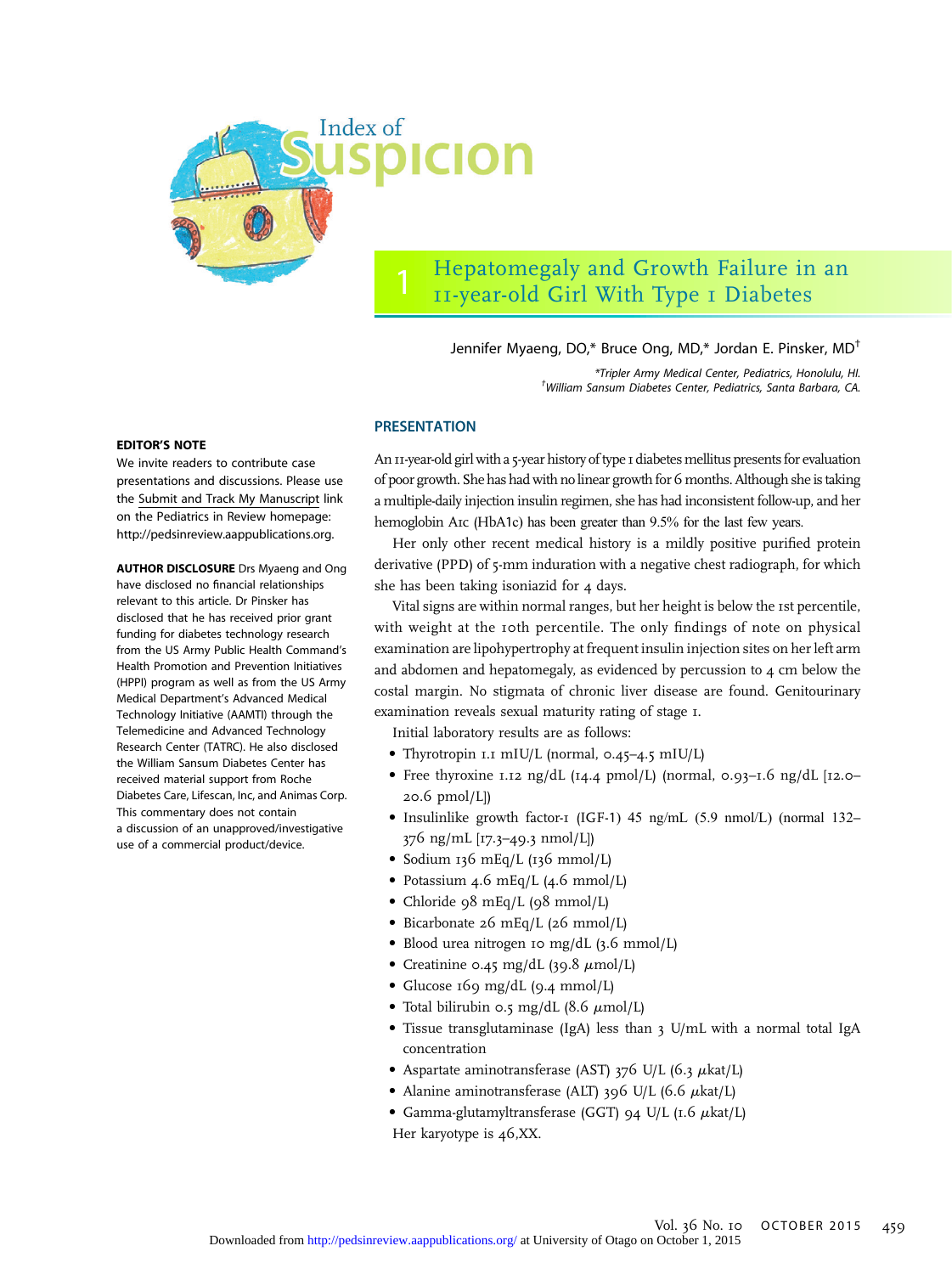Additional studies confirm the suspected cause of her hepatomegaly and elevated liver enzyme values.

## **DISCUSSION**

Her QuantiFERON-TB test results were negative and it was believed that her PPD result was not true-positive. In addition, specialists advised that hepatotoxicity from isoniazid rarely results in transaminase levels greater than five times normal and does not normally lead to elevation of GGT. After discontinuing isoniazid, the AST, ALT, and GGT values remained elevated. Further laboratory evaluation by a pediatric gastroenterologist revealed a negative hepatitis A through E panel, negative Epstein-Barr virus and cytomegalovirus titers, negative autoimmune hepatitis antibody panel, and normal copper and ceruloplasmin levels.

Liver ultrasonography revealed nonspecific liver enlargement without fat deposition. Based on the clinical history of poorly controlled type 1 diabetes, elevated liver enzymes, hepatomegaly without another underlying cause, poor linear growth, and delayed puberty, the patient was diagnosed with Mauriac syndrome (MS). With extensive education and support from the diabetes team, the girl achieved improved blood glucose concentrations. Her HbA1c decreased from 13.2% to 8.0%, and within 5 months, her liver function normalized. Follow-up GGT was 38 U/L (0.6  $\mu$ kat/L), ALT 41 U/L (0.7  $\mu$ kat/L), and AST 47 U/L (0.8  $\mu$ kat/L). Her linear growth improved and hepatomegaly resolved.

### The Condition

MS was first described in 1930 by Dr. Pierre Mauriac. His description included growth failure, delayed puberty, hepatomegaly, abdominal distension, and cushingoid features in children with poorly controlled type 1 diabetes mellitus. When insulin initially was available only in the short-acting form, wide fluctuations in glucose were common, with frequent patterns of over- and underinsulinization. Prolonged periods of hyperglycemia lead to glucose accumulation in the liver. Subsequent administration of insulin results in conversion of glucose to glycogen in the hepatocytes, leading to hepatomegaly and abnormal liver function. Thus, the liver disease in MSis often referred to as "glycogenic hepatopathy."

Secondary hyperadrenalism can occur during episodes of ketosis and hypoglycemia, leading to the development of cushingoid features. Subcutaneous deposition of glycogen may give rise to the round, moonlike facies seen in these patients.

Although the incidence of MS had decreased significantly with the introduction of long-acting insulin, this syndrome recently has re-emerged. MS has now been reported in children without cushingoid features or central obesity, suggesting chronic hyperglycemia due to omission of insulin doses as the primary cause, similar to this patient's presentation.

MS more commonly occurs in children with type  $I$ diabetes receiving premixed insulin and during adolescence. It is still not clear why some children with prolonged elevated blood glucose, as evidenced by elevated HbA1c, develop MS, while others do not. Poor growth may be related to decreased circulating IGF-1 concentrations or a relative growth hormone-resistant state. MS also has been reported in children as young as age 3 years.

If liver biopsy is performed in a child with MS, liver inflammation and fibrosis are often present. It is important to note that children with obesity and insulin resistance can develop fatty liver infiltration or nonalcoholic steatohepatitis (NASH). Steatosis (fat deposition) in the liver can be seen in MS as well, making these two forms of liver disease more difficult to differentiate in overweight children with all forms of diabetes. Liver fibrosis can occur in both NASH and MS. Although the long-term consequences of abnormal liver function in patients with MS have not been well studied, without improvement in blood glucose control, significant liver disease could potentially occur into adulthood.

#### Management

Growth failure, delayed puberty, abnormal liver function, and hepatomegaly in MS improve with glycemic control, as occurred with this patient. Although IGF-1 values may improve with insulin treatment, catch-up growth may be incomplete. In published series of children with hepatopathy from MS, transaminases followed the course of the child's HbA1c, improving as glucose levels decreased to the target range. The clear conclusion is that extensive diagnostic evaluation is often not needed. Rather, the diabetes management team must coordinate efforts to effectively change key self-care behaviors to improve glycemic control. This is often timeconsuming and complex and requires multidisciplinary expertise, but it affords the best outcomes.

Clinicians must also be aware that aggressive insulin replacement has been reported to lead to rapid development and progression of retinopathy in children with MS. Therefore, in patients with chronically poor glucose control, gradual increases in insulin doses over time are advised.

### Lessons for the Clinician

• Mauriac syndrome (MS) is characterized by growth failure, delayed puberty, hepatomegaly, abnormal liver function, and sometimes cushingoid features with a protuberant abdomen in children with poorly controlled type 1 diabetes mellitus.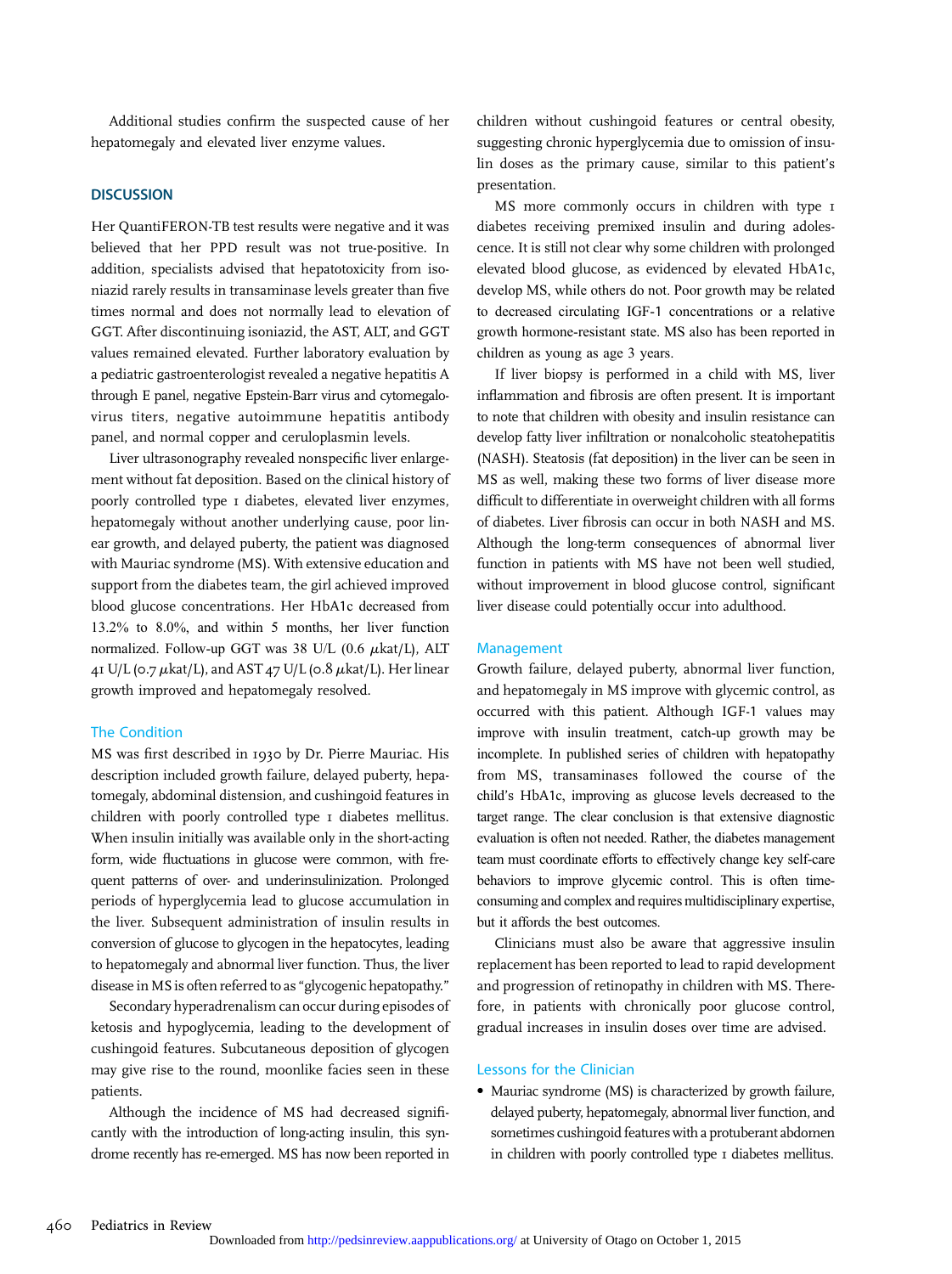- Long-term improvement in glucose control is the only treatment that affects the findings seen in MS, with improvements in liver function, growth, and pubertal development following the course of the child's hemoglobin A1c.
- Regular abdominal examinations should be performed in children with persistently poorly controlled diabetes to allow for early detection of these complications and intensified interventions to improve glycemic control.
- Gradual increases in insulin doses over time are recommended for children with chronically elevated

blood glucose because these may prevent rapid development and progression of retinopathy that can occur when blood glucose is rapidly normalized with high doses of insulin.

Note: The views expressed in this manuscript are those of the authors and do not reflect the official policy or position of the Department of the Army, Department of Defense, or the US Government.

References for this article are at [http://pedsinreview.aappublications.](http://pedsinreview.aappublications.org/content/36/10/459.full) [org/content/36/10/459.full](http://pedsinreview.aappublications.org/content/36/10/459.full).

# Parent Resources from the AAP at [HealthyChildren.org](http://HealthyChildren.org)

• <https://www.healthychildren.org/English/health-issues/conditions/chronic/Pages/Diabetes-Mellitus-Type-1-Diabetes.aspx>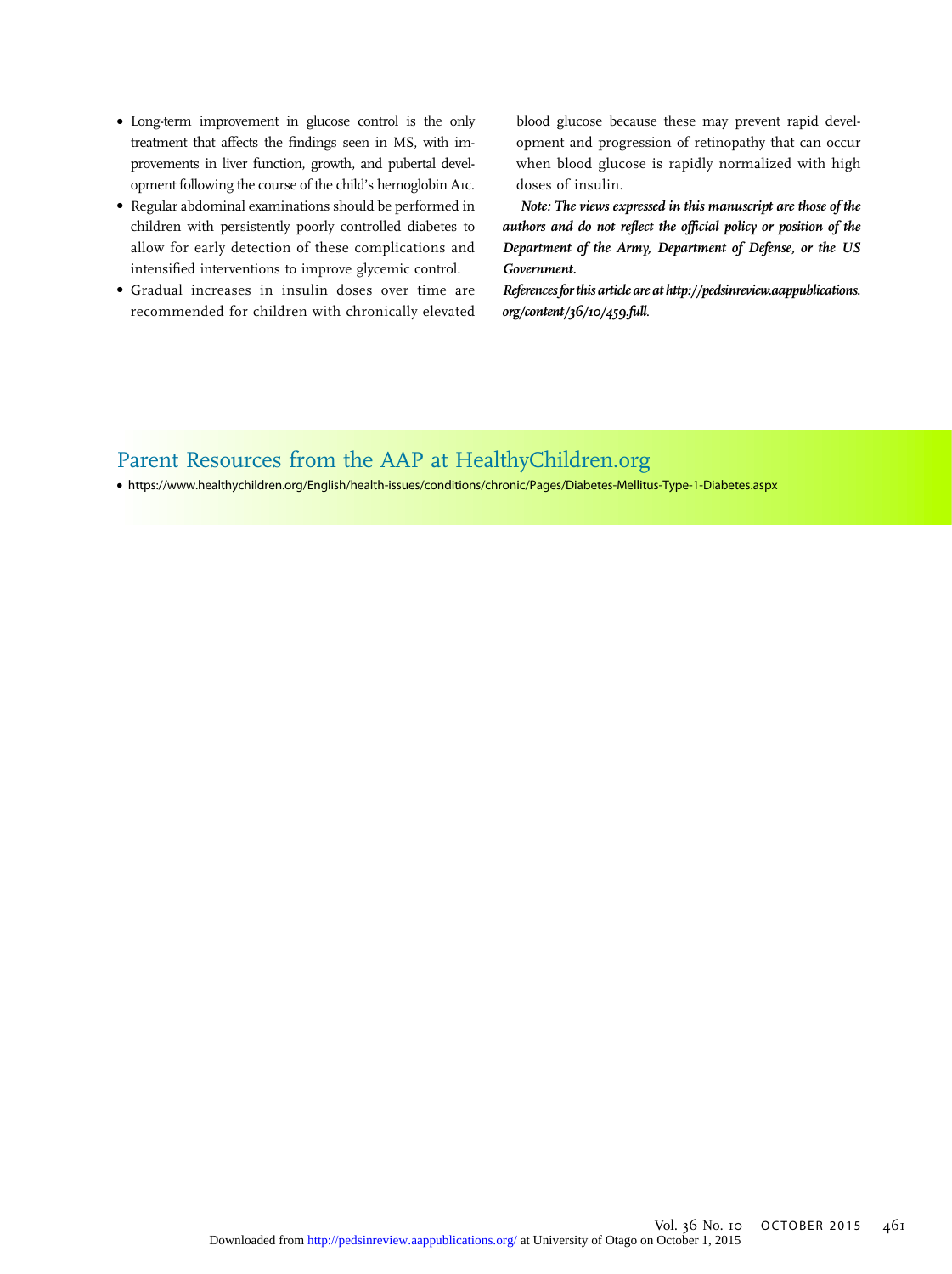# **Diabetes Case 1: Hepatomegaly and Growth Failure in an 11-year-old Girl With Type 1**

DOI: 10.1542/pir.36-10-459 *Pediatrics in Review* 2015;36;459 Jennifer Myaeng, Bruce Ong and Jordan E. Pinsker

| <b>Updated Information &amp;</b><br><b>Services</b> | including high resolution figures, can be found at:<br>http://pedsinreview.aappublications.org/content/36/10/459                                                                           |
|-----------------------------------------------------|--------------------------------------------------------------------------------------------------------------------------------------------------------------------------------------------|
| <b>References</b>                                   | This article cites 4 articles, 2 of which you can access for free at:<br>http://pedsinreview.aappublications.org/content/36/10/459#BIBL                                                    |
| <b>Permissions &amp; Licensing</b>                  | Information about reproducing this article in parts (figures, tables) or<br>in its entirety can be found online at:<br>http://pedsinreview.aappublications.org/site/misc/Permissions.xhtml |
| <b>Reprints</b>                                     | Information about ordering reprints can be found online:<br>http://pedsinreview.aappublications.org/site/misc/reprints.xhtml                                                               |